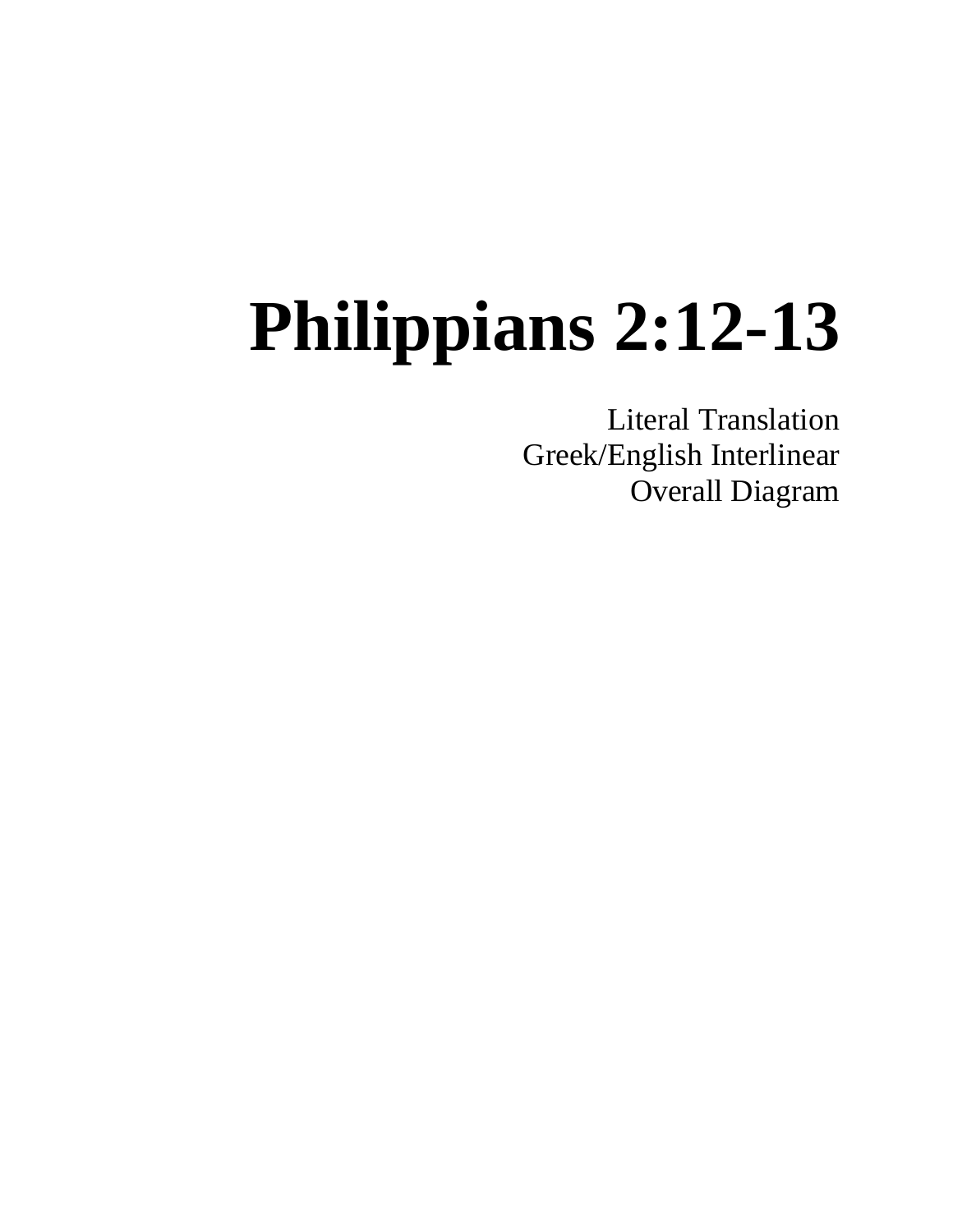### **Philippians 2:1-13**

Literal English Translation

**Philippians 2:1-11 The Principles of Fellowship**

> **Verse 1 The Condition of Fellowship**

**1 ¶ If** *there be* **therefore, any comfort in Christ, if any consolation of love, if any fellowship of** *the*  **Spirit, if any bowels and compassions,**

**Verse 2 The Instruction in Fellowship**

**2 fulfill my joy, in order that you should think the same thing, having the same love,** *being* **souls together, while minding the one thing,**

**Verse 3 The Motivation in Fellowship**

**3** *doing* **nothing according to strife or vain-glory, but in humble-mindedness, esteeming one another, as being better than themselves;**

**Verse 4 The Interaction of Fellowship**

**4 each** *one* **not observing the things of himself, but each** *one* **also** *the* **things of others.**

**Verses 5-11 The Illustration of Fellowship**

**5 For let this mind be in you, which** *was* **also in Christ Jesus,**

**6 who existing in the form of God did not consider**  *it* **robbery to be equal to God,**

**7 but emptied Himself, having taken** *the* **form of a slave, having become in** *the* **likeness of men**

**8 and having been found in fashion as a man, He humbled Himself, having become obedient until death, even** *the* **death of a cross.**

**9 On account of this God also highly exalted Him and gave to Him a name above every name,**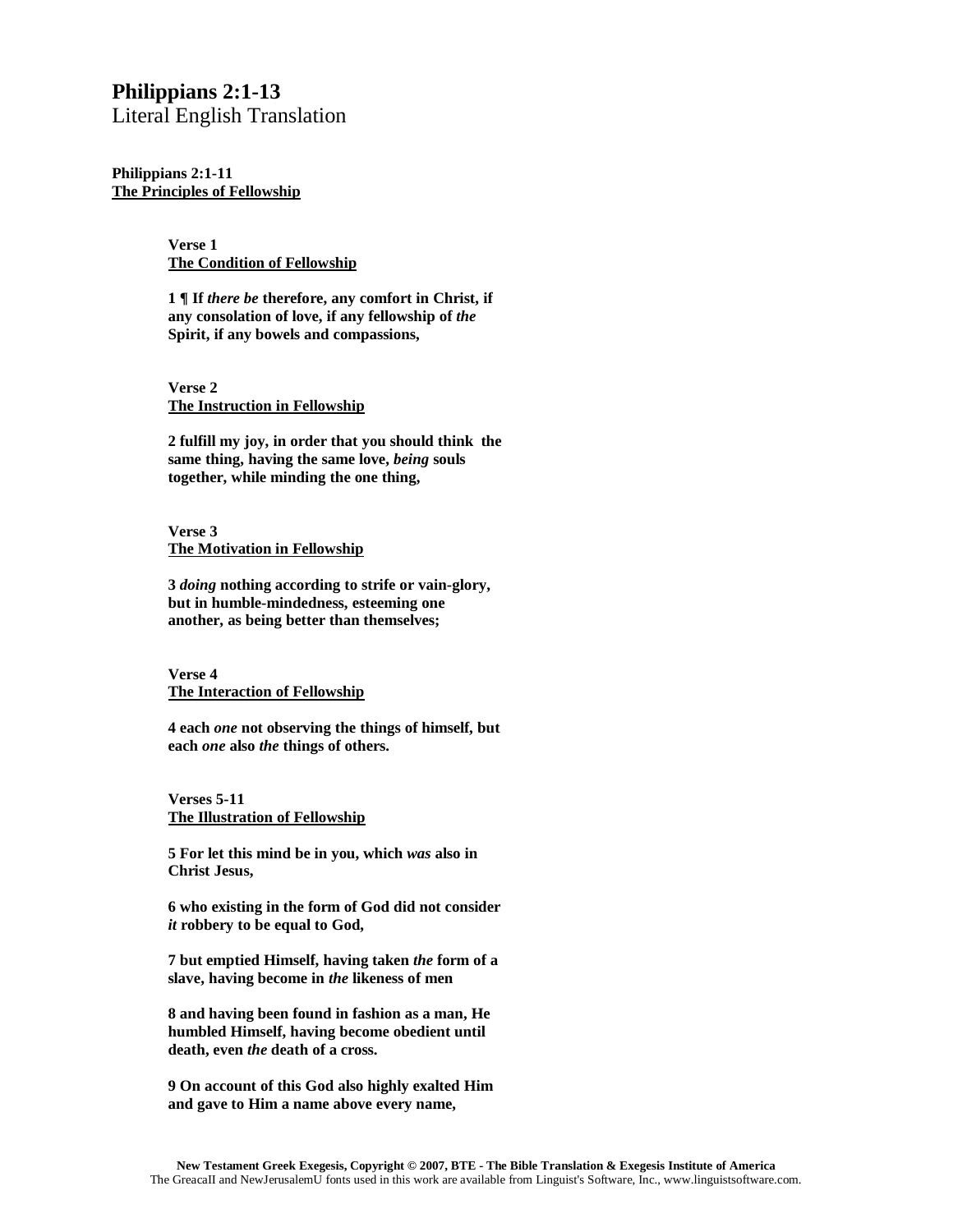## **Philippians 2:1-13** Literal English Translation (continued)

**10 that in the name of Jesus every knee should bow, of heaven, and of earth, and under earth,**

**11 and every tongue should confess that "Lord Jesus Christ" for** *the* **glory of God** *the* **Father.** 

**Philippians 2:12-13 The Process of Fellowship**

> **<sup>12</sup> So then, my beloved, according as you always obeyed, not as in my presence only, but now much more in my absence, be working out your own salvation with fear and trembling.**

**<sup>13</sup> For God is the One energizing in you both to will and to do of** *his* **good pleasure.**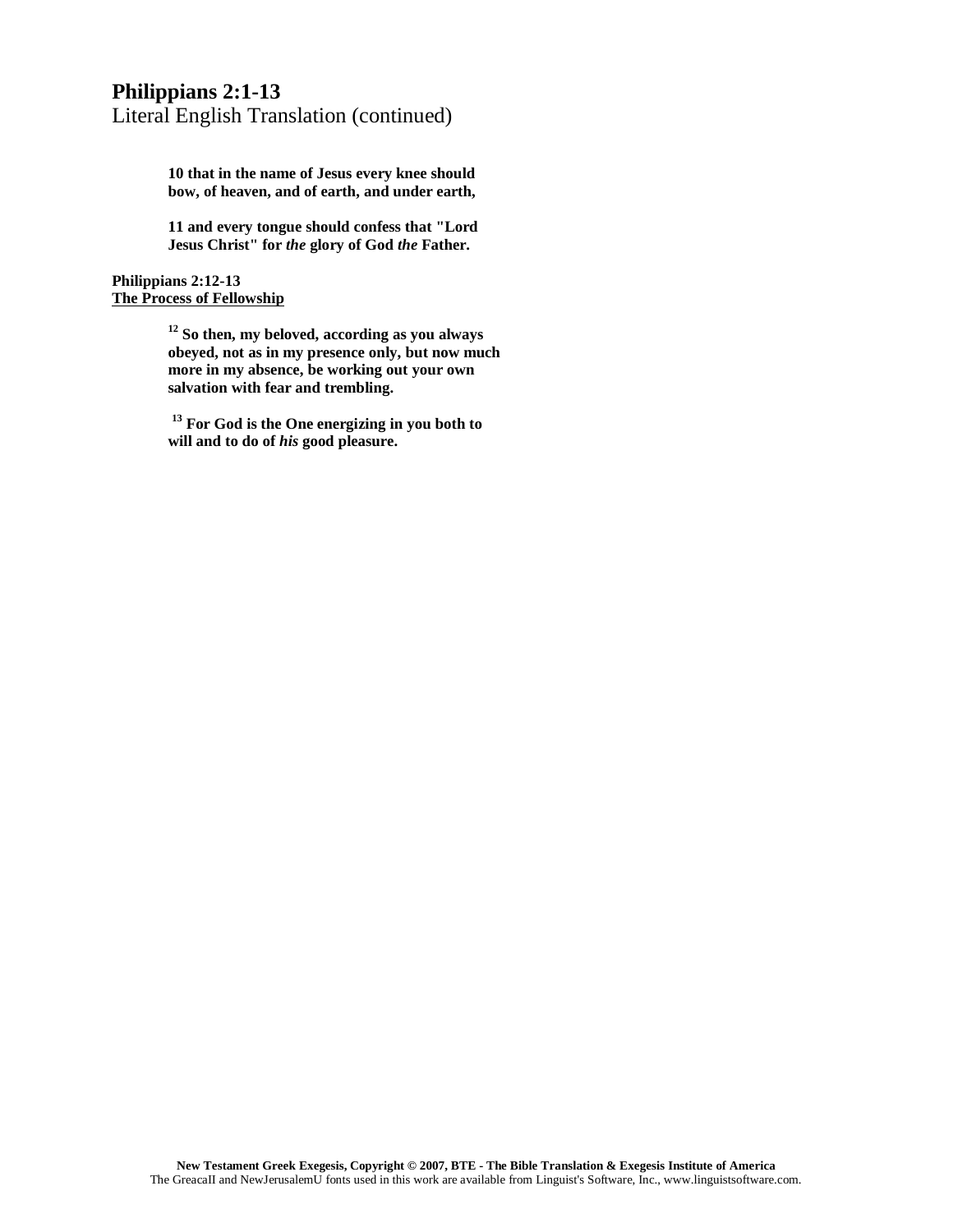#### Philippians 2:12-13

Greek / English Interlinear

καθώς πάντοτε ύπηκούσατε, μή ώς 12) "Ωστε, άγαπητοί μου,  $\epsilon \nu$ of me, according as always beloved So then. you obeyed, in not as τη παρουσία μου μόνον, άλλά νυν πολλώ μάλλον έν τη άπουσία presence of me only, but much the now more in the absence

μου, μετά φόβου καὶ τρόμου τὴν έαυτῶν σωτηρίαν of me, with and trembling the of yourselves salvation fear

κατεργάζεσθε· be working out;

ένεργών έν ύμιν καί το θέλειν καί 13) [ὁ] Θεὸς γάρ ἐστιν ὁ [the] God for the one energizing in both the to will and is you τὸ ἐνεργεῖν ὑπὲρ της εύδοκίας.

the to energize on behalf of the good pleasure.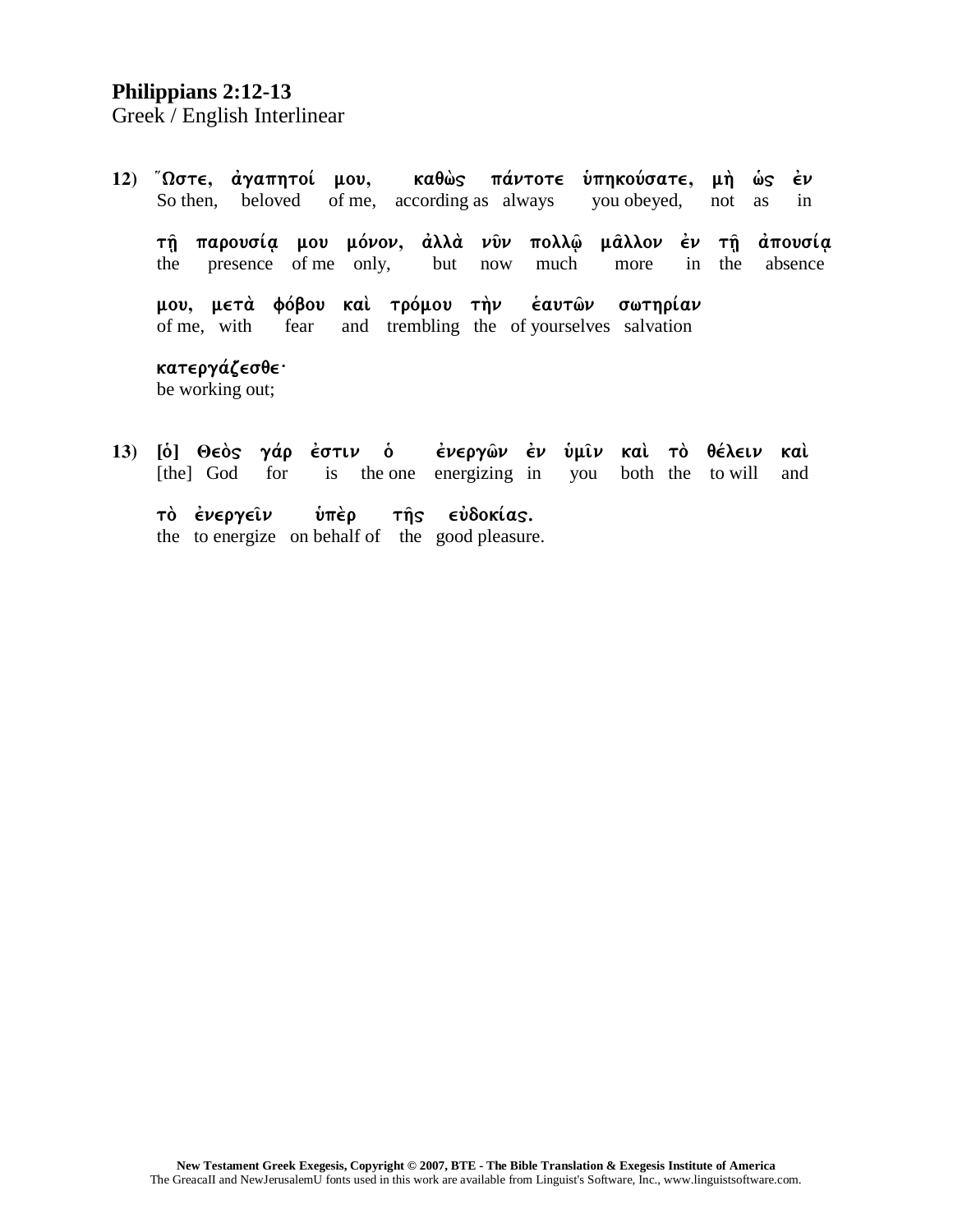## **Philippians 2:12-13**

Diagram (continued)

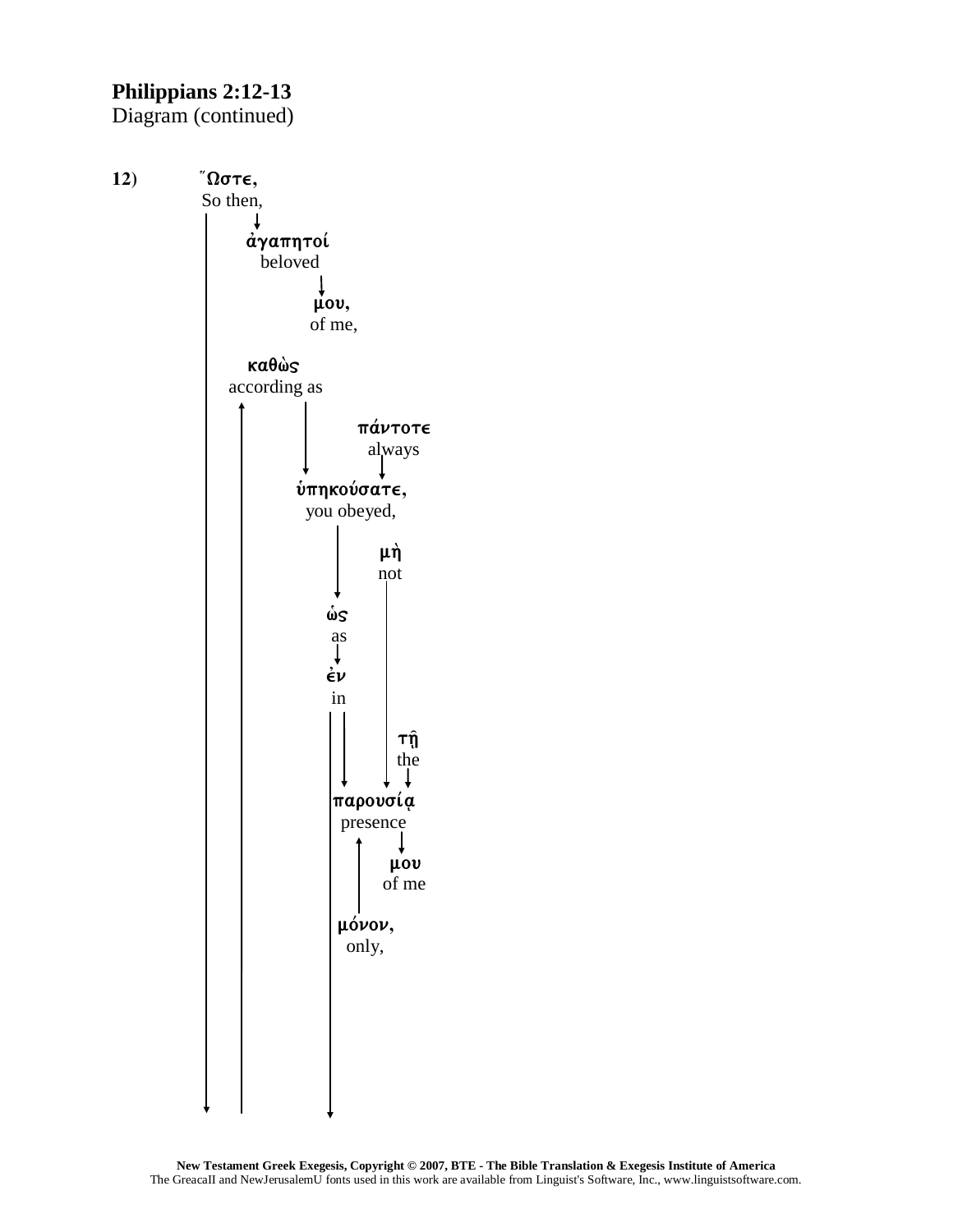